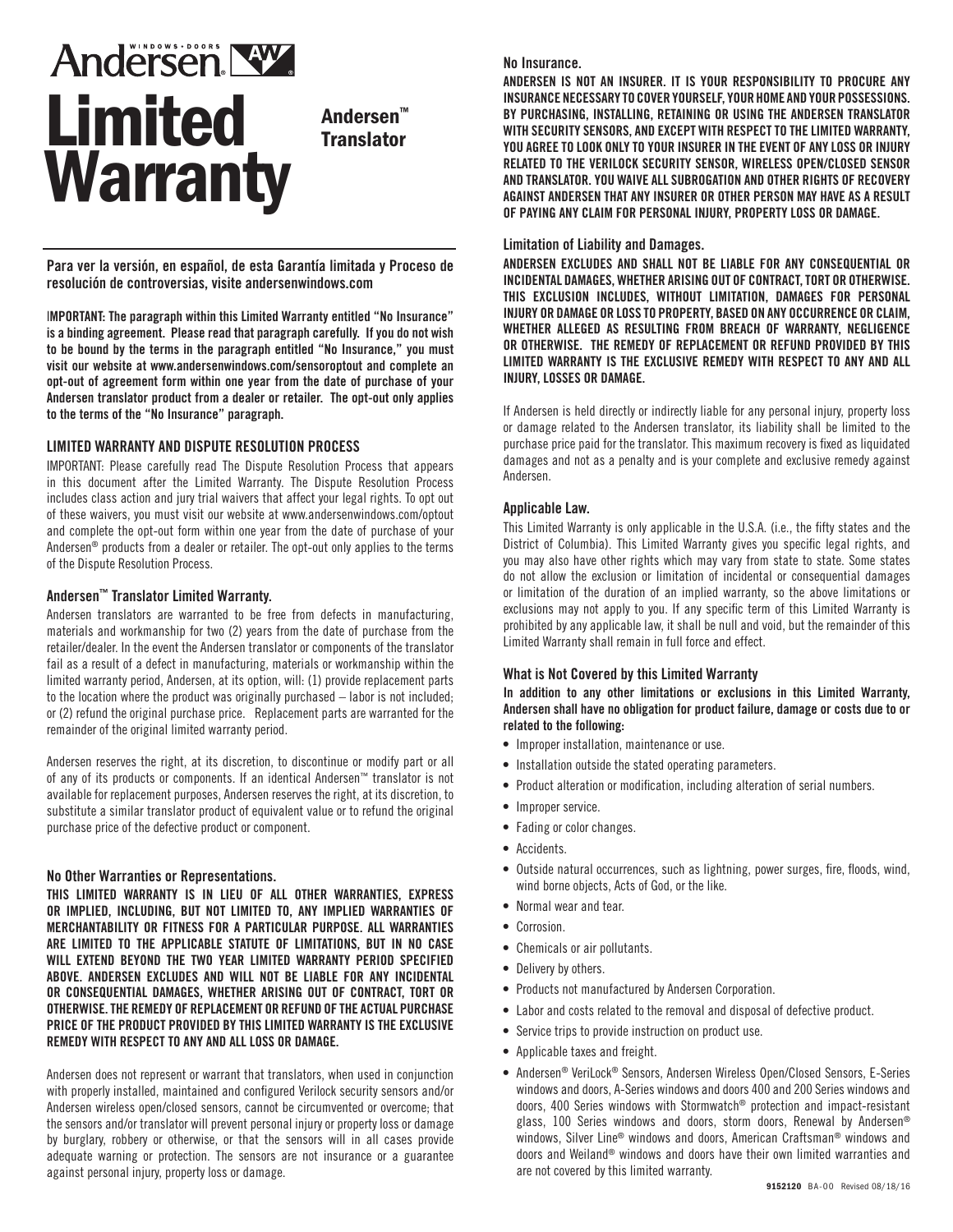## **Transfer of Warranty**

This Limited Warranty and all of its rights and obligations as well as the agreement contained in the "No Insurance" paragraph, shall transfer to any new property owner upon the sale or legal transfer of ownership of the property within which the warranted product has been installed during the warranty period.

### **Warranty Claim Procedure**

To make a claim under this Limited Warranty, contact the Andersen retailer/dealer who sold you your Andersen® product. Or, you may contact us at:

Andersen Windows, Inc./Andersen Service Center 100 Fourth Avenue North Bayport, MN 55003-1096

You may also contact us using the Parts & Service section of our web site at www. andersenwindows.com or reach us by phone at 1-888-888-7020.

Andersen must receive each claim within the one-year Limited Warranty period and no later than 120 days after the date the basis for the claim was first discovered or could reasonably have been discovered.

## **You can help us serve you faster by providing the following:**

- A description of the product.
- Documentation of purchase date, if available.
- Your name, address (with zip code) where the product is installed and telephone numbers.

#### **Non-Warranty Repair/Replacement**

You will be responsible for all costs related to any replacement of products that are not covered by this Limited Warranty or which are outside of the applicable two year limited warranty period. When warranty coverage is unclear, Andersen may charge an inspection fee for any on-site product inspection. If the inspector determines the Andersen® product has a defect covered by this Limited Warranty, the inspection fee will be waived.

For specific warranty information outside the United States, please contact your local distributor or write to:

Andersen Windows, Inc./International Division 100 Fourth Avenue North Bayport, MN 55003-1096 USA

## **DISPUTE RESOLUTION PROCESS**

#### **General**

If you are dissatisfied with the remedy provided to you under the Limited Warranty set forth above or have any other claim against Andersen related to your Andersen® products, you and Andersen agree to resolve the claim using the following process ("Dispute Resolution Process"). This Dispute Resolution Process will apply to claims of any nature relating to your Andersen product ("Dispute(s)"). Disputes include, but are not limited to, claims for breach of contract or breach of warranty, claims for violation of state or federal laws or regulations, claims based in tort, negligence or product liability, claims based in fraud or fraud in the inducement, marketing or advertising claims and claims related to the enforceability or effect of any term of the Limited Warranty or the Dispute Resolution Process, including, but not limited to, the waivers of class action and jury trials.

#### **Notice Required**

To assert a Dispute, you must first provide Andersen with written notice. A Notice of Dispute form is available for your use on Andersen's website at www. andersenwindows.com/noticeofdispute.

#### **Andersen Response**

Andersen will have 60 days from receipt of your Notice of Dispute to respond to you in writing. In that response or at any later time, Andersen may make one or more written offers to you to resolve your Dispute.

# **No Class Action or Jury Trials**

YOU AGREE THAT YOU MAY ASSERT DISPUTES AGAINST ANDERSEN ONLY ON AN INDIVIDUAL BASIS AND NOT AS A PLAINITFF OR CLASS MEMBER IN ANY CLASS OR REPRESENTATIVE ACTION OR PROCEEDING. AS PART OF THIS DISPUTE RESOLUTION PROCESS, YOU AND ANDERSEN ALSO AGREE TO WAIVE ANY RIGHT TO A JURY AND AGREE TO HAVE ALL DISPUTES HEARD AND DECIDED SOLELY BY THE FEDERAL OR STATE COURT JUDGE.

### **Opt-Out Procedure**

You may opt out of this Dispute Resolution Process by completing and submitting a written Opt-Out Notice. The Opt-Out Notice is located on Andersen's website at www. andersenwindows.com/optout. Whether or not you opt out of the Dispute Resolution Process, all terms of the Limited Warranty set forth above remain in force and effect.

## **Applicable Law and Severability**

This Dispute Resolution Process, including, but not limited to, issues related to its enforceability and effect, will be governed by the laws of the State of Minnesota without regard to conflict of law principles. If any term of this Dispute Resolution Process is found to be invalid or unenforceable in any particular jurisdiction, that term will not apply to that issue in that jurisdiction. Instead, that term will be severed with the remaining terms continuing in full force and effect.

#### **Questions**

If you have questions about the Dispute Resolution Process or Opt-Out Procedure, contact us at 844-332-7972.

"Andersen" and all other marks where denoted are trademarks of Andersen Corporation. ©2016 Andersen Corporation. All rights reserved. Printed and effective as of September 2016.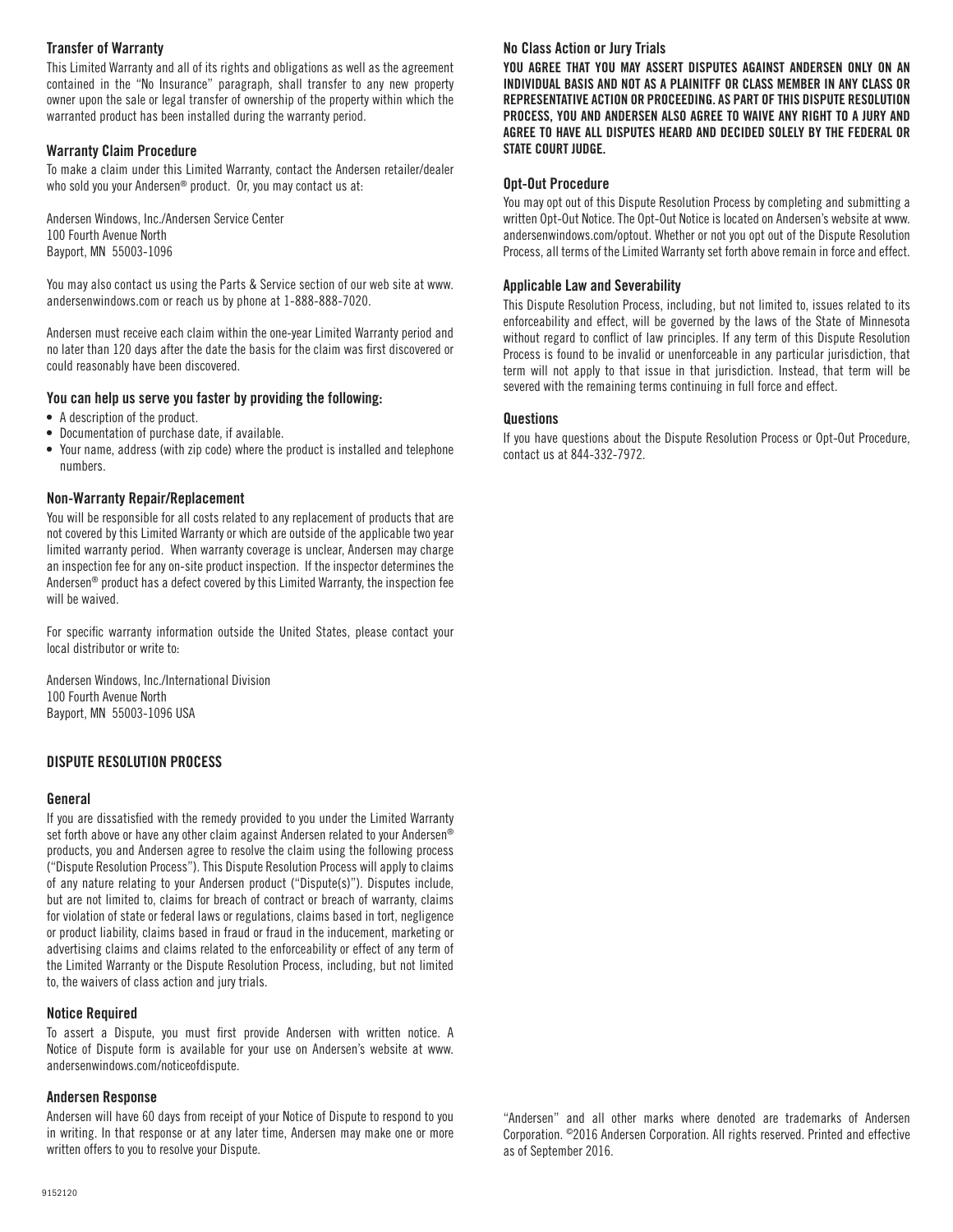# **Andersen NW** Garantía Limitada

**Traductor** Andersen™

For an English version of this Limited Warranty and Dispute Resolution Process, visit andersenwindows.com

IMPORTANTE: **El párrafo incluido en la presente Garantía limitada titulada "Sin seguro" es un acuerdo vinculante. Lea atentamente ese párrafo. Si no desea estar obligado por los términos incluidos en el párrafo "Sin seguro", debe visitar nuestro sitio web en www.andersenwindows.com/sensoroptou y completar un formulario de exclusión del acuerdo dentro de un año a partir de la fecha de compra de su producto del traductor Andersen a través de un vendedor o minorista. La exclusión solo se aplica a los términos del párrafo titulado "Sin seguro".**

## GARANTÍA LIMITADA Y PROCESO DE RESOLUCIÓN DE CONTROVERSIAS

IMPORTANTE: Lea atentamente el Proceso de resolución de controversias que aparece en el presente documento después de la Garantía limitada. El Proceso de resolución de controversias incluye renuncias a un juicio por jurado y demandas colectivas que pueden afectar sus derechos legales. Para solicitar la exclusión voluntaria de estas renuncias, debe visitar nuestro sitio web en www.andersenwindows.com/ optout y completar el formulario de exclusión voluntaria dentro del año a partir de la fecha de la adquisición de los productos Andersen® de un distribuidor o vendedor. La exclusión voluntaria solo aplica a los términos del Proceso de resolución de controversias.

#### **Garantía limitada del traductor Andersen™**

Los traductores Andersen™ están garantizados contra defectos de fabricación, de materiales y de mano de obra durante un período de dos (2) años a partir de la fecha de compra al distribuidor/vendedor. En caso de que el traductor Andersen o los componentes del traductor fallen como resultado de un defecto de fabricación, de materiales o de mano de obra dentro del período de la garantía limitada, Andersen bajo su criterio: (1) proporcionará el reemplazo de las piezas al lugar en donde se compró el producto, – sin incluir la mano de obra; o (2) reembolsará el costo original de la compra. Las piezas de reemplazo tienen garantía por el resto del período de la garantía limitada original.

Andersen se reserva el derecho, a su criterio, de descontinuar o modificar todos o parte de sus productos o componentes. Si no hay un traductor Andersen™ disponible idéntico para hacer un reemplazo, Andersen se reserva el derecho, a su criterio, de sustituirlo por un traductor similar y de valor equivalente, o de reembolsar el precio de compra original del producto o componente defectuoso.

## **No ofrecemos ninguna otra garantía o representación**

**LA PRESENTE GARANTÍA LIMITADA REEMPLAZA A TODAS LAS DEMÁS GARANTÍAS, EXPRESAS O IMPLÍCITAS, INCLUIDAS, DE MANERA ENUNCIATIVA Y NO LIMITATIVA, CUALQUIER GARANTÍA IMPLÍCITA DE COMERCIABILIDAD O APTITUD PARA UN PROPÓSITO EN PARTICULAR. TODAS LAS GARANTÍAS ESTÁN LIMITADAS AL LA LEY DE PRESCRIPCIÓN APLICABLE, PERO EN NINGÚN CASO SE EXTENDERÁ MÁS ALLÁ DEL PERÍODO DE LA GARANTÍA LIMITADA DE DOS AÑOS QUE SE ESPECIFICÓ MÁS ARRIBA. ANDERSEN EXCLUYE Y NO SERÁ RESPONSABLE DE NINGÚN DAÑO INDIRECTO O INCIDENTAL, YA SEA QUE SURJAN DEL CONTRATO, SEAN DE RESPONSABILIDAD EXTRACONTRACTUAL O DE ALGÚN OTRO TIPO. LA SOLUCIÓN DE REEMPLAZO O REEMBOLSO DEL PRECIO REAL DE COMPRA DEL PRODUCTO QUE OFRECE ESTA GARANTÍA LIMITADA ES LA ÚNICA SOLUCIÓN CON RESPECTO A TODAS Y CADA UNO DE LOS DAÑOS O LAS PÉRDIDAS.**

Andersen no presupone ni garantiza que los traductores, cuando se utilizan en conjunto con los sensores inalámbricos abiertos/cerrados Andersen y con los sensores de seguridad Verilock debidamente instalados, bajo manteniemiento y configurados, no puedan ser eludidos ni burlados; que los sensores o traductores evitarán cualquier lesión personal, pérdida o daño a la propiedad causado por un robo, asalto u otros tipos de delitos, ni que los sensores ofrecerán en todos los casos una advertencia o protección adecuada. Los sensores no son un seguro o garantía contra lesión personal, pérdida o daño de la propiedad.

#### **Sin seguro.**

ANDERSEN NO ES UNA ASEGURADORA. ES SU RESPONSABILIDAD CONTRATAR UN SEGURO NECESARIO PARA QUE USTED, SU HOGAR Y SUS BIENES ESTÉN CUBIERTOS CONTRA CUALQUIER DAÑO. CON LA COMPRA, LA INSTALACIÓN O EL USO DEL TRADUCTOR ANDERSEN CON SENSORES DE SEGURIDAD, Y SALVO EN LO QUE RESPECTA A LA GARANTÍA LIMITADA, USTED ACEPTA ACUDIR ÚNICAMENTE A SU ASEGURADORA EN CASO DE PÉRDIDA O LESIÓN RELACIONADAS CON EL SENSOR DE SEGURIDAD VERILOCK, EL SENSOR INALÁMBRICO ABIERTO/CERRADO ANDERSEN Y EL TRADUCTOR. RENUNCIA A CUALQUIER DERECHO DE SUBROGACIÓN Y OTROS DERECHOS DE RECUPERACIÓN CONTRA ANDERSEN QUE CUALQUIER ASEGURADORA O TERCERO PUEDA TENER COMO RESULTADO DEL PAGO DE CUALQUIER RECLAMACIÓN POR LESIÓN PERSONAL, PÉRDIDA O DAÑO A LA PROPIEDAD.

#### **Limitación de responsabilidad y daños.**

**ANDERSEN EXCLUYE Y NO SERÁ RESPONSABLE DE NINGÚN DAÑO INDIRECTO O INCIDENTAL, YA SEA QUE SURJAN DEL CONTRATO, SEAN DE RESPONSABILIDAD EXTRACONTRACTUAL O DE ALGÚN OTRO TIPO. ESTA EXCLUSIÓN INCLUYE, ENTRE OTROS, DAÑOS POR LESIONES PERSONALES O DAÑO O PÉRDIDA DE LA PROPIEDAD, CON BASE EN CUALQUIER INCIDENTE O RECLAMACIÓN, YA SEA A CAUSA DE UN SUPUESTO INCUMPLIMIENTO DE LA GARANTÍA, UNA SUPUESTA NEGLIGENCIA O POR OTRO MOTIVO. LA SOLUCIÓN DE REEMPLAZO O REEMBOLSO QUE OFRECE ESTA GARANTÍA LIMITADA ES LA ÚNICA SOLUCIÓN CON RESPECTO A TODOS Y CADA UNA DE LAS LESIONES, LOS DAÑOS O LAS PÉRDIDAS.**

Si Andersen es considerado responsable, ya sea directa o indirectamente, por cualquier lesión personal, pérdida o daño a la propiedad relacionados con el traductor Andersen, su máxima responsabilidad no superará el precio de compra del traductor. Esta recuperación máxima será fijada como liquidación de daños y perjuicios y no como sanción, y será la única y total solución en perjuicio de Andersen.

#### **Ley aplicable**

Esta Garantía limitada solo es válida para los Estados Unidos (para los cincuenta estados y el Distrito de Columbia). Esta Garantía limitada le confiere derechos legales específicos, y usted puede también disponer de otros derechos que varían según cada estado. Algunos estados no permiten la exclusión ni la limitación de los daños incidentales o indirectos, ni la limitación de la duración de una garantía implícita, de manera que las limitaciones o exclusiones anteriores pueden no aplicarse en su caso. Si cualquier término específico de esta Garantía limitada está prohibido por alguna ley aplicable, este será anulado, pero el resto de esta Garantía limitada seguirá vigente.

#### **Lo que esta garantía limitada no cubre**

Además de cualquier otra limitación o exclusión en la presente Garantía limitada, Andersen no tendrá ninguna obligación por la falla del producto, daño o costos debido a las siguientes situaciones o relacionadas con ellas:

- Instalación, mantenimiento o uso inapropiados.
- Instalación fuera de los parámetros operativos establecidos.
- Cambios o modificaciones en los productos, incluyendo la alteración de los números de serie.
- Servicio inapropiado.
- Decoloración o cambio de color.
- Accidentes.
- Acontecimientos naturales externos, como relámpagos, cortes de energía eléctrica, incendios, inundaciones, viento, objetos movidos por el viento, fuerza mayor o situaciones similares.
- Uso y desgaste normal.
- Corrosión.
- Químicos o contaminantes aéreos.
- Entrega a cargo de terceros.